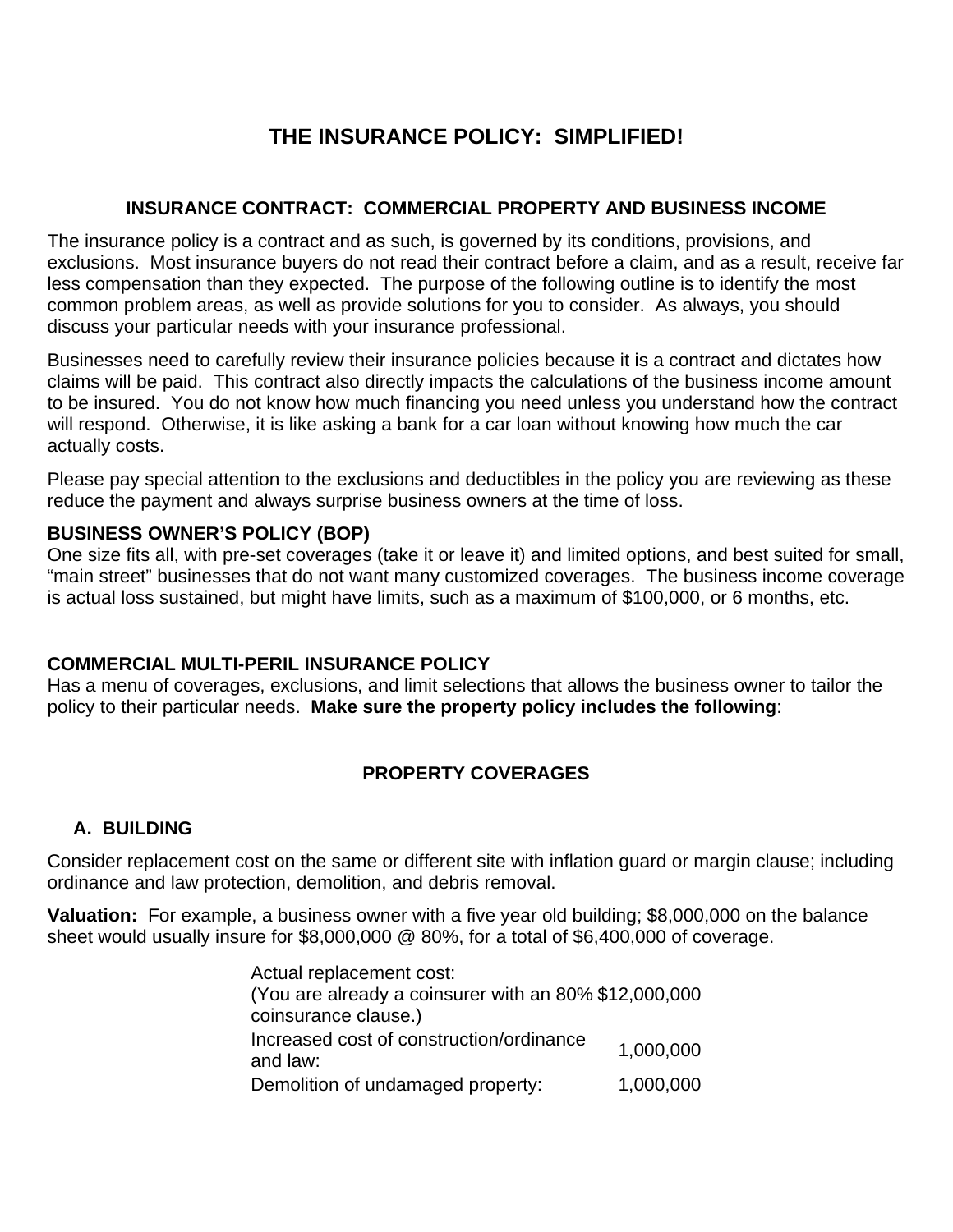| Debris removal:         | 750,000      |
|-------------------------|--------------|
| Actual cost to replace: | \$14,750,000 |

Do you have the extra \$8,000,000?

**NOTE:** Almost every city/county in the United States has a building ordinance that states if the building sustains 51% or more damage, it is totally destroyed. The owner is then forced to demolish the undamaged portion and rebuild the entire facility. Business owners think they will never have more than 50% damage, so they do not insure for a total rebuild. This mistake costs them a lot of money and may even bankrupt the company.

Have a contractor give you an estimate of what it would actually cost to replace your building. Keep this figure current based on the real estate/building values in your area. By the way, what is your replacement strategy? Stay or relocate; same or different building plans; change operations? See **CONTINGENCY PLANNING** section of this website.

# **B. CONTENTS**

Include leasehold interest if you are renting your facilities. This protects your lower than market lease payments. Watch the wording on this coverage as some policies use a different definition. What is your arrangement with your landlord? Will they find you other space temporarily? Permanently? How long are you obligated to pay rent after the disaster, even though you cannot use the facilities? The standard time period is 3 months.

Watch replacement cost of improvements and betterments. This is usually only the unamortized portion of the original cost and sometimes is the actual cash value for replacement. This is important for those organizations with expensive wallboard, bookcases, built-in shelves, lighting, flooring, etc.

**NOTE:** Where are the building plans for your I&B?

Furniture and fixtures are usually "expensed" by businesses and are not reflected on the balance sheet. Therefore, they are not factored into the insurance value for contents coverage and you are out of pocket for several hundred thousand dollars buying desks, chairs, cabinets, tables, etc. If your computer equipment is being upgraded, inform your agent, so if replacement becomes necessary, you will be able to acquire the same equipment. Review the EDP replacement cost because usually the replacement cost of electronic equipment is less than the original cost and is much better equipment.

#### **C. INVENTORY**

Replacement cost of inventory should be the actual cost to replace, not the carrying value on the balance sheet. Adjust the asset value for LIFO, obsolescence, volatility, and seasonality.

**NOTE:** For manufacturers, endorse functional replacement cost on the policy for old, out-of-date machinery and equipment. Or use the used market value if there is an abundance of quality used equipment available. Make certain the cost of transportation and installation is included. Also, if you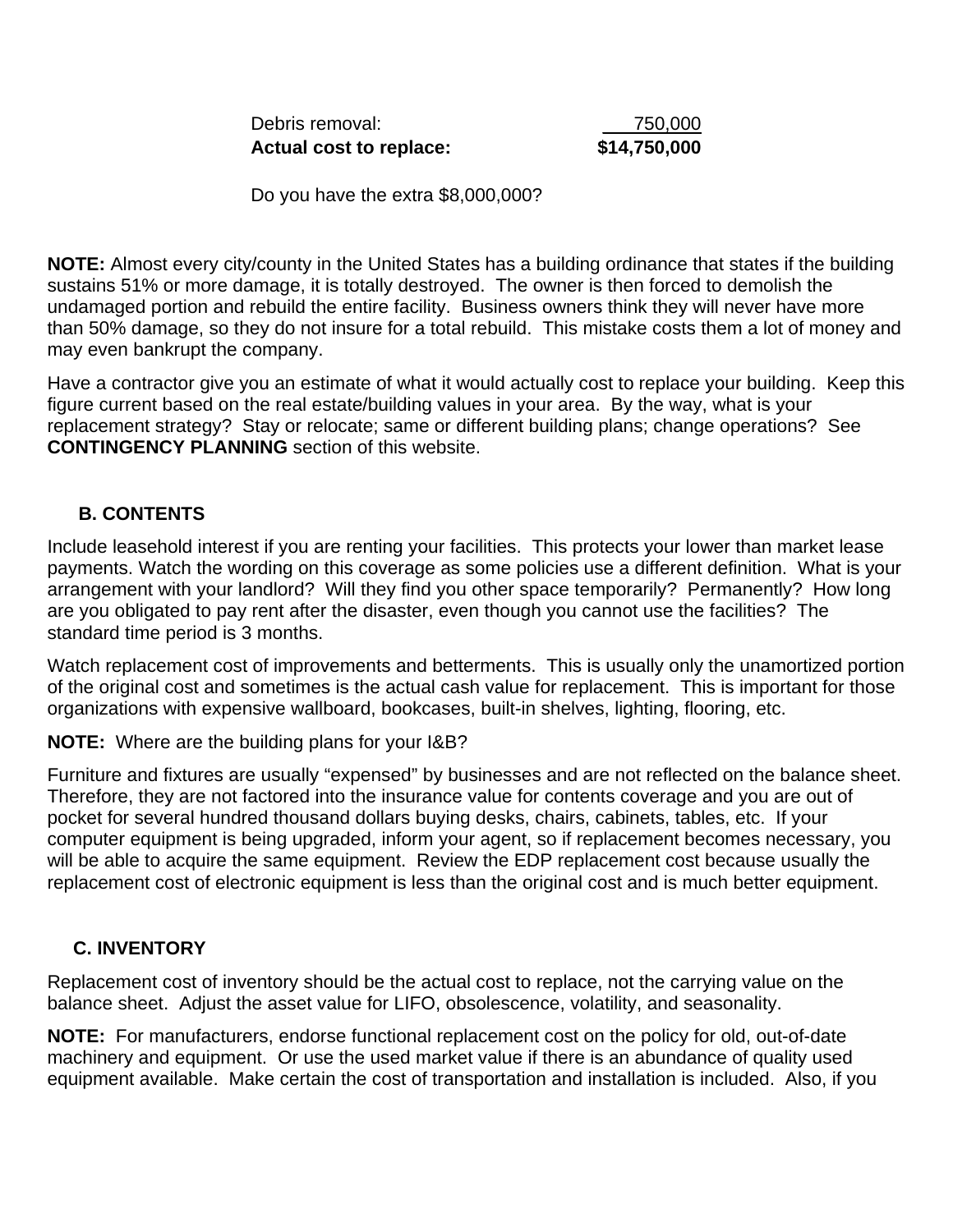have equipment under warranty, watch the repair requirement carefully or you will void the warranty. **Valuation:**

| Machinery & equipment:<br>(original cost) | \$5,000,000 |
|-------------------------------------------|-------------|
| Minus depreciation:                       | 2,000,000   |
| Insurance value:                          | \$3,000,000 |
| Actual replacement cost:                  | \$7,000,000 |
| Transportation:                           | 800,000     |
| Installation:                             | 150,000     |
|                                           | \$7,950,000 |

Do you have the extra \$5 million available?

Endorse **selling price** for finished stock (manufacturers only). Do not use actual cash value on the policy.

#### **Valuation:**

Finished stock on the balance sheet at \$1,000,000 (cost) times the mark-up (for example, 1.5 times) = \$1,500,000 selling price. The larger the inventory value, the greater the difference.

**NOTE:** Be certain to add a significant amount of coverage (\$50,000 to \$100,000) for professional fees/claim expenses, so you are able to hire professionals to assist you with your claim and have their fees paid by the insurance company.

# **BUSINESS INCOME**

The standard contract wording is: We will pay for the **actual** business income loss you incur **due to the actual impairment** of your operations and extra expenses you incur during the **period of restoration**, not to exceed the applicable limit of insurance caused by, or result from, **direct physical damage** by a peril **not otherwise excluded** to property at or within 1,000 feet of the premises **shown in the declarations**, unless otherwise stated.

In other words, there must be direct physical damage to the property which impairs your operations and causes you to lose income. The period of restoration is the claim payment period and stops when income reaches its expected level. However, some polices say that the period of restoration stops when you are able to resume operations (turn on your machines or pick up the telephone). This latter type of policy wording does not factor into the recovery period, the time it takes to recover sales. Make certain there is an **extended** period of indemnity endorsement added to the business income coverage to pay for the recovery of market share.

Business income coverage pays for **actual business income loss** (lost **FUTURE** sales), however many of the insurance company accountants deny there is ever lost future sales because they say you can always make it up. WRONG! Make certain you are able to document your lost future income such as sales forecasts with historical accuracy; specific lost contracts; expected sales; etc. They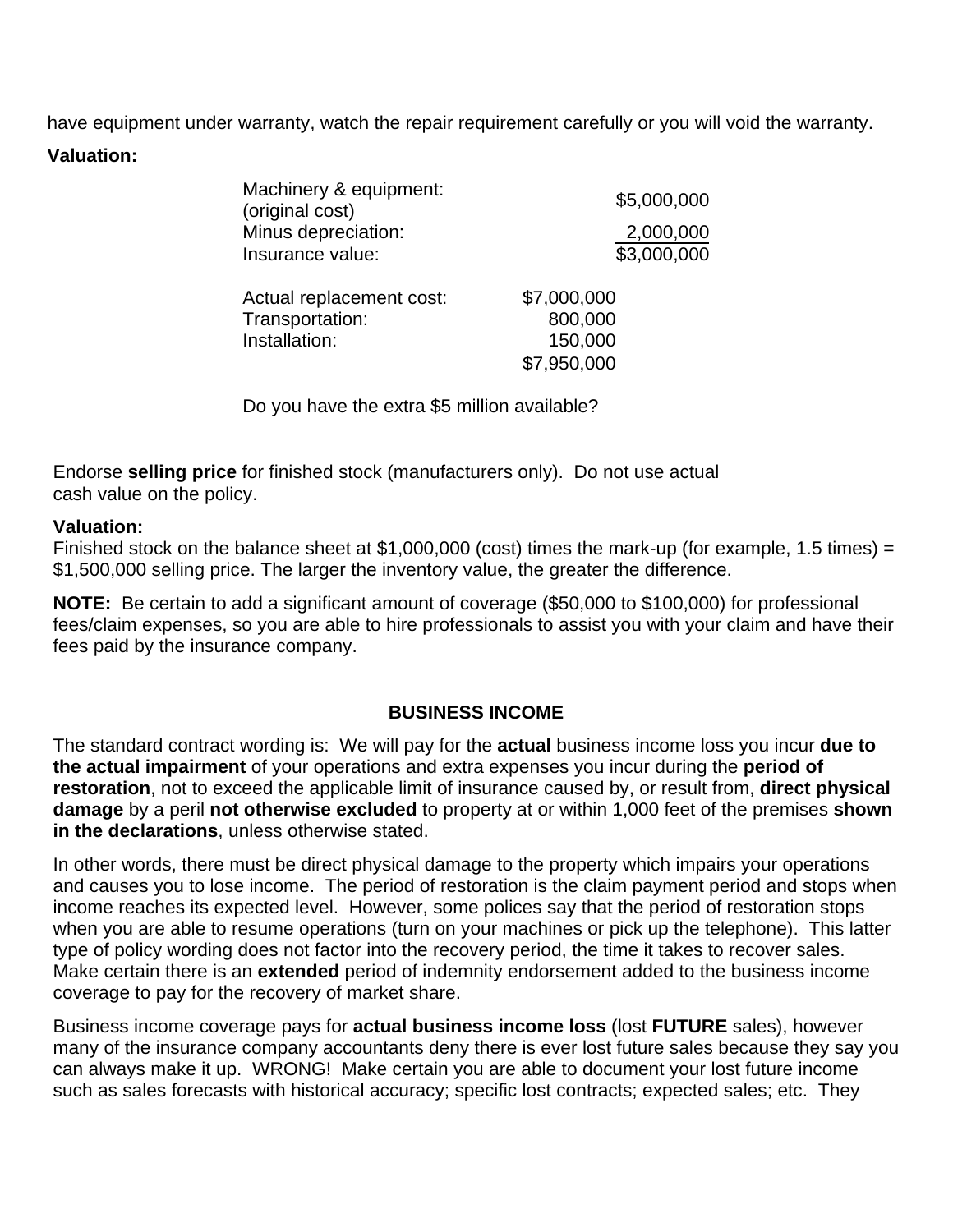should be available to substantiate the loss. You have to be very careful to differentiate between **deferred sales** and **lost sales**. There is a clause in the policy that limits the amount of loss payable for contracts that are cancelled. Watch multi-year sales contracts, as many insurance policies only pay for the portion that was lost during the recovery period.

**For example:** You have a 3 year contract with Biggy & Co. who cancels it when they hear you had a fire. You recover and are 100% whole in 18 months. The business income coverage on this policy would only pay for 18 of the 36 months of lost sales.

The lost income calculation is supposed to be the amount of lost income that should have been earned **during the recovery period**, not the amount of income earned last year. Almost all the insurance accountants use last year's figures because most business owners cannot substantiate their sales growth. This results in the amount paid being less than what the business owner actually lost.

Premises description is very important when you are in a high rise building or multi-tenant location. You need to have the common areas (atrium, hallways, stairs, elevators, etc) defined as part of the building premises (the Insurance Services Office standard policy has this language). Otherwise there must be physical damage to your suite (#735) in order to trigger coverage. An example would be a fire on the third floor. You cannot get to your office on the seventh floor, but there was no direct physical damage to your office. What is your plan in this instance?

Lost **sales value of production** is extremely important coverage for manufacturers. After a loss, they may be able to continue to sell from their warehouse while they are repairing their building, but they have lost their units of production. Here again, many insurance company accountants deny there is any **lost** production saying It can be made up. If possible, have the underwriter agree **in writing** what calculation will be used at the time of loss.

If the business has interdependent locations, discuss with your insurance professional how your policy will respond if there is no physical damage at a location that loses sales because another location was damaged.

**For example:** One building dyes cloth, the next building sews pants. If the sewing operation is shutdown, the dying operation loses production value. The standard approach is to only value lost pants sales and not calculate the loss of dying production. Keep in mind, the business will not be paid twice for the same loss, so the accounting methodology needs to be discussed.

Finally, the lost income calculation obviously needs to factor in such things as seasonality and economic cycles which will impact the amount of the loss if the period of recovery is less than a year.

# **ADDITIONAL COVERAGES**

**Off premises utilities** provides coverage if the utility company cannot provide service due to damage to **their** property (excluding transmission lines or pipes). This coverage should be for at least 21 days (30 is better) with no more than a 12 clock-hour (not business hours) deductible. Therefore, the lost income for this period is covered. If you have perishables, you need spoilage coverage on the property section. Obviously you would want to have back-up power available.

**For example:** Utilities (not just power) coverage is for 14 days, minus 3 day deductible = 11 days.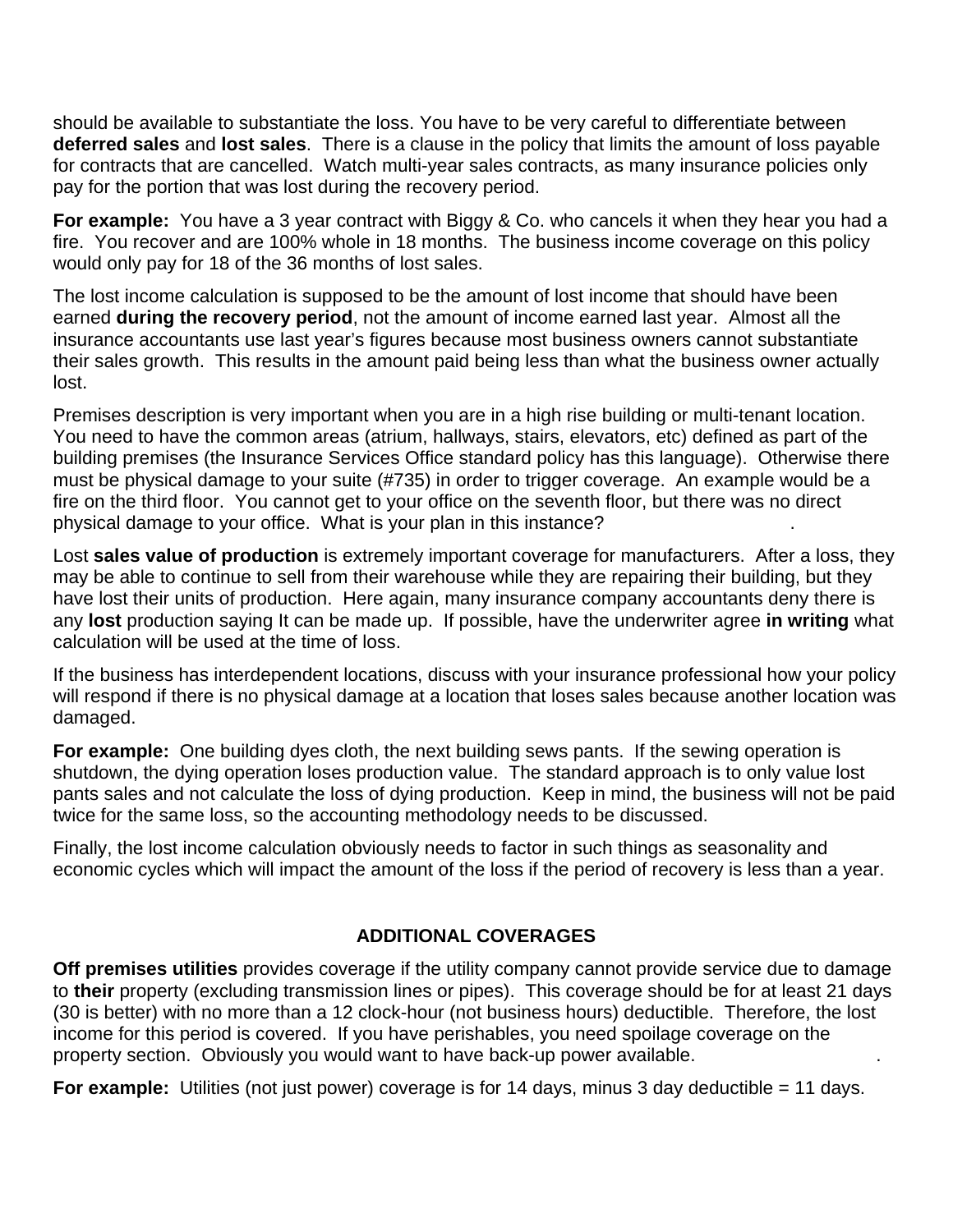**Civil Authority** is another very misunderstood coverage and it has cost numerous business owners some serious money. The coverage works this way. There must be physical damage first (the hurricane actually has to hit land and cause damage), then the time period starts for the civil authority period of restoration. The pre-hurricane evacuation is not part of the civil authority period. The civil authority period ends when the authorities say it is okay to go back into your property. If your landlord turns you away while he checks the structural integrity of the building, that is NOT civil authority and this additional waiting period is not covered. Of course, none of this applies if there is physical damage to your building which triggers the basic coverage. The standard coverage is fourteen days, but most businesses should ask for thirty days of coverage.

**Contingent business income** must be purchased separately from most insurance companies. This pays for lost income because a supplier, subcontractor, or customer is damaged and cannot complete its transaction with your business, causing you to lose sales. The other premises are underwritten based upon its building construction, but this coverage may not be available in some situations.

**For example:** Our single source supplier burns down, so we cannot sell our product for 3 months. While we find another supplier, Contingent Business Income pays for our lost income.

# **EXTRA EXPENSES**

First of all, watch the definitions because some policies say they pay extra expenses and then define extra expenses to be loss reduction expenses (expediting expenses).

#### **Extra Expenses vs. Expediting Expenses:**

[planning](http://www.bisimplified.com/planning.asp).

Extra expenses pay **all** the **extra** expenses incurred to recover from physical damage, while expediting expenses only pay for the amount of money spent that actually reduces the loss and then only to the extent of the reduction.

**For example:** If you spend ten dollars and reduce your loss by five dollars, extra expenses will pay you ten dollars. However, expediting expenses will only pay five dollars.

Extra expenses pay for such things as increased rent; personnel travel, meals and lodging; increased subcontract costs; emergency operations center; transportation; temporary facilities; IT 'hot" site; etc.

#### **EXCLUSIONS**

This refers to the perils that are not insured against, and include flood, earthquake, pollution, and nuclear explosion, to name a few. For the business income calculation, discontinuing expenses and interest income are excluded.

#### **DEDUCTIBLES**

For property, this is a dollar amount and should be on an **occurrence basis, not location basis**. Named storms (hurricanes) have a separate and larger deductible. Business income has a time deductible, such as 24 hours. Watch this definition to make sure it is not business hours.

**Coinsurance** is also used as a "deductible". This provision requires the business owner to insure a